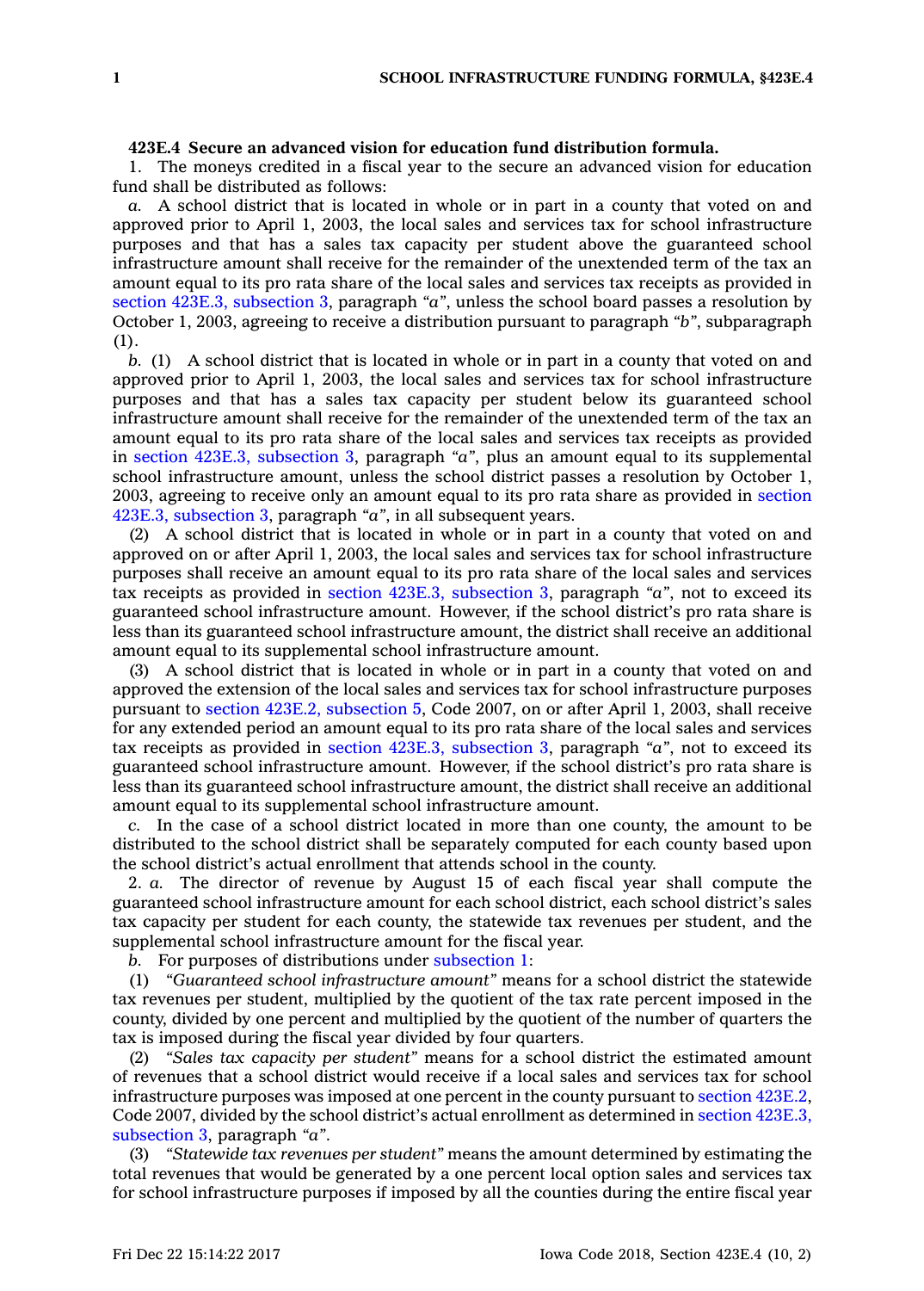and dividing this estimated revenue amount by the sum of the combined actual enrollment for all counties as determined in section 423E.3, [subsection](https://www.legis.iowa.gov/docs/code/423E.3.pdf) 3, paragraph *"a"*, subparagraph (2).

(4) *"Supplemental school infrastructure amount"* means the guaranteed school infrastructure amount for the school district less its pro rata share of local sales and services tax for school infrastructure purposes as provided in section 423E.3, [subsection](https://www.legis.iowa.gov/docs/code/423E.3.pdf) 3, paragraph *"a"*.

3. *a.* For the purposes of distribution under [subsection](https://www.legis.iowa.gov/docs/code/423E.4.pdf) 1, paragraph *"b"*, subparagraph (1), <sup>a</sup> school district with <sup>a</sup> sales tax capacity per student below its guaranteed school infrastructure amount shall use the amount equal to the guaranteed school infrastructure amount less the pro rata share amount in accordance with section 423E.3, [subsection](https://www.legis.iowa.gov/docs/code/423E.3.pdf) [3](https://www.legis.iowa.gov/docs/code/423E.3.pdf), paragraph *"a"*, for the purpose of paying principal and interest on outstanding bonds previously issued for school infrastructure purposes as defined in section 423E.1, [subsection](https://www.legis.iowa.gov/docs/code/2007/423E.1.pdf) [3](https://www.legis.iowa.gov/docs/code/2007/423E.1.pdf), Code 2007. Any money remaining after the payment of all principal and interest on outstanding bonds previously issued for infrastructure purposes may be used for any authorized infrastructure purpose of the school district. If <sup>a</sup> majority of the voters in the school district approves the use of revenue pursuant to <sup>a</sup> revenue purpose statement in an election held after July 1, 2003, in the school district pursuant to section [423E.2](https://www.legis.iowa.gov/docs/code/2017/423E.2.pdf), Code Supplement 2007, the school district may use the amount for the purposes specified in its revenue purpose statement.

*b.* Nothing in this [section](https://www.legis.iowa.gov/docs/code/423E.4.pdf) shall prevent <sup>a</sup> school district from using its sales tax capacity per student or guaranteed school infrastructure amount to pay principal and interest on obligations issued pursuant to [section](https://www.legis.iowa.gov/docs/code/423E.5.pdf) 423E.5.

4. In the case of <sup>a</sup> deficiency in the fund to pay the supplemental school infrastructure amounts in full, the amount available in the fund less the sales and services tax revenues for school infrastructure purposes attributed to each school district should be allocated first to increase the school district with the lowest sales tax capacity per student to an amount equal to the school district or school districts with the next lowest sales tax capacity per student and then increase the school districts to an amount equal to the school district or school districts with the next lowest sales tax capacity per student and continue on in this manner until money is no longer available or all school districts reach their guaranteed school infrastructure amount.

5. A school district with <sup>a</sup> certified enrollment of fewer than two hundred fifty pupils in the entire district or certified enrollment of fewer than one hundred pupils in high school shall not expend the supplemental school infrastructure amount received for new construction or for payments for bonds issued for new construction against the supplemental school infrastructure amount without prior application to the department of education and receipt of <sup>a</sup> certificate of need pursuant to this [subsection](https://www.legis.iowa.gov/docs/code/423E.4.pdf). However, <sup>a</sup> certificate of need is not required for the payment of outstanding bonds issued for new construction pursuant to [section](https://www.legis.iowa.gov/docs/code/296.1.pdf) 296.1, before April 1, 2003. A certificate of need is also not required for repairing schoolhouses or buildings, equipment, technology, or transportation equipment for transporting students as provided in [section](https://www.legis.iowa.gov/docs/code/298.3.pdf) 298.3, or for construction necessary for compliance with the federal Americans With Disabilities Act pursuant to 42 U.S.C. §12101 – 12117. In determining whether <sup>a</sup> certificate of need shall be issued or denied, the department shall consider all of the following:

*a.* Enrollment trends in the grades that will be served at the new construction site.

*b.* The infeasibility of remodeling, reconstructing, or repairing existing buildings.

*c.* The fire and health safety needs of the school district.

*d.* The distance, convenience, cost of transportation, and accessibility of the new construction site to the students to be served at the new construction site.

*e.* Availability of alternative, less costly, or more effective means of serving the needs of the students.

*f.* The financial condition of the district, including the effect of the decline of the budget guarantee and unspent balance.

*g.* Broad and long-term ability of the district to support the facility and the quality of the academic program.